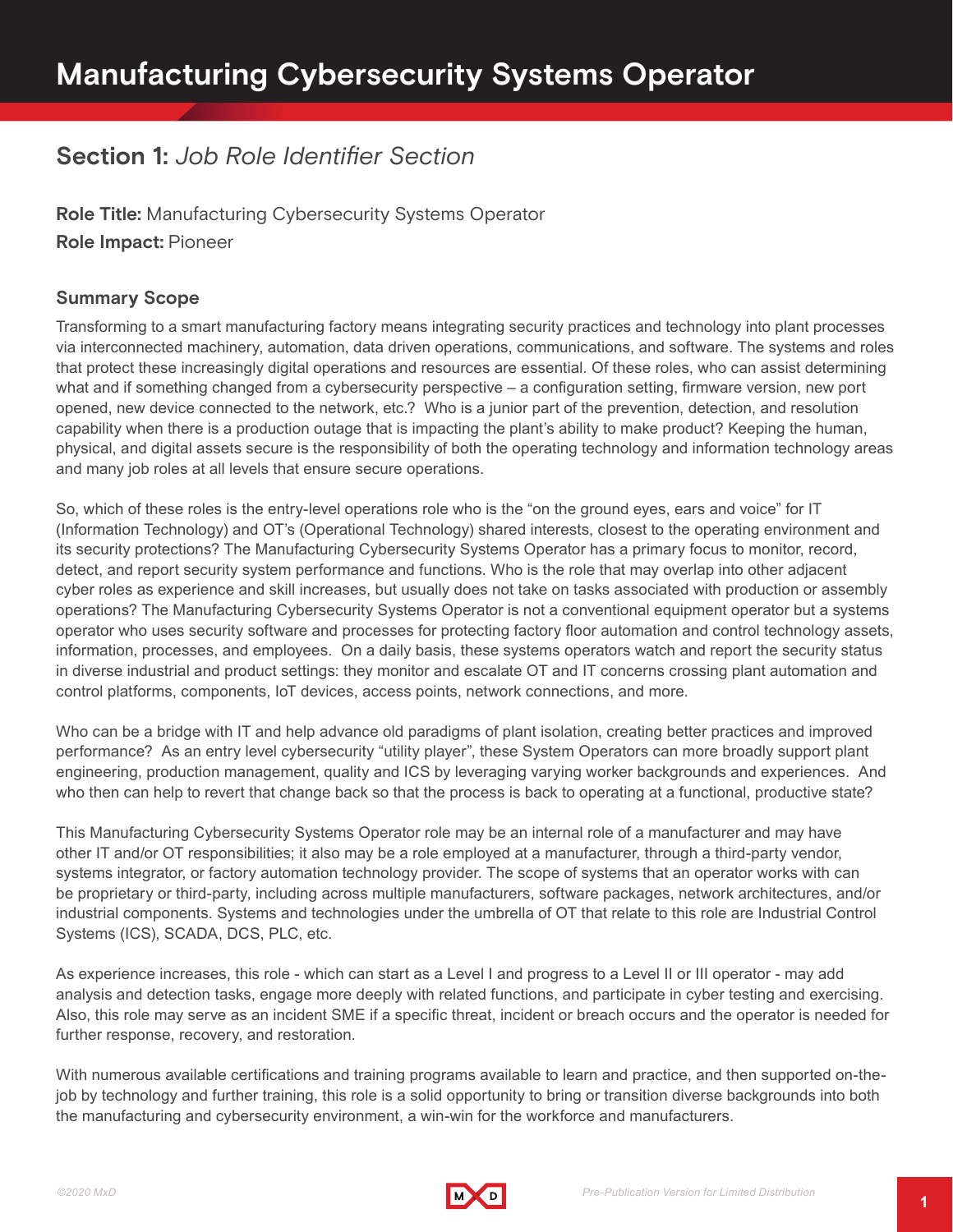### **Outcomes**

#### **Business Needs Addressed**

**From a core business perspective, this role produces or supports the production of these valued outputs:**

- Reduction of cyber threat risks and improved defenses for Industrial Control zones and production and product assets.
- Increased cyber compliance.
- Realization of the same security benefits for OT that are enabled for other business and administrative IT systems.
- Ensured confidentiality.
- Protection of the control logic; first line monitoring to avoid changes or improper communications with OT systems without proper procedures or authority.
- Improved prevention, detection, and recovery efforts.
- Safeguarded device, component, process, and control logic and configuration data.
- Lowered production time stoppage due to improved incident response and recovery.
- Increased timeliness and accuracy of version control.
- Maintained safety.

Some technology or production stakeholders may connect this role to the notion of 'Shadow IT' - the classic term for where a line of business (not central IT) purchases, implements, and uses new tech for its own processes. Shadow IT presents issues when it's a symptom of disconnected tech strategy and operations. Here it is 'shadow IT' in the best of both worlds as this role is one that formalizes the system operations essential to manufacturers converging OT and IT. It is core to success that this role is both IT-oriented (systems use, monitoring information and reporting) and OToriented (direct and deep interaction with the cybersecurity systems operations on the plant floor).

### **Compliance Requirements and Employer Profile**

Federal agencies including the Department of Defense (DoD) have put implementing strong cybersecurity practices into every aspect of production and procurement as a top priority on their list of critical activities. In this effort, the Office of the Under Secretary of Defense for Acquisition and Sustainment has created the Cybersecurity Maturity Model Certification (CMMC) which will require a Third-Party Assessment Organization (C3PAO) to certify applicable defense contractors participating in the DoD supply chain. CMMC accreditation builds upon existing regulation (DFARS 252.204-7012) by adding a cybersecurity verification component. Businesses providing products and/or services to the DoD must prepare for compliance with CMMC guidelines in anticipation of the requirements being included on future RFPs, anticipated beginning in early 2021. For additional detail on CMMC requirements, visit https:// www.acq.osd.mil/cmmc/.

# **Domain Profile**

This role aligns with Operating Technologies & Convergence domain and the Automation & Controls subdomain.

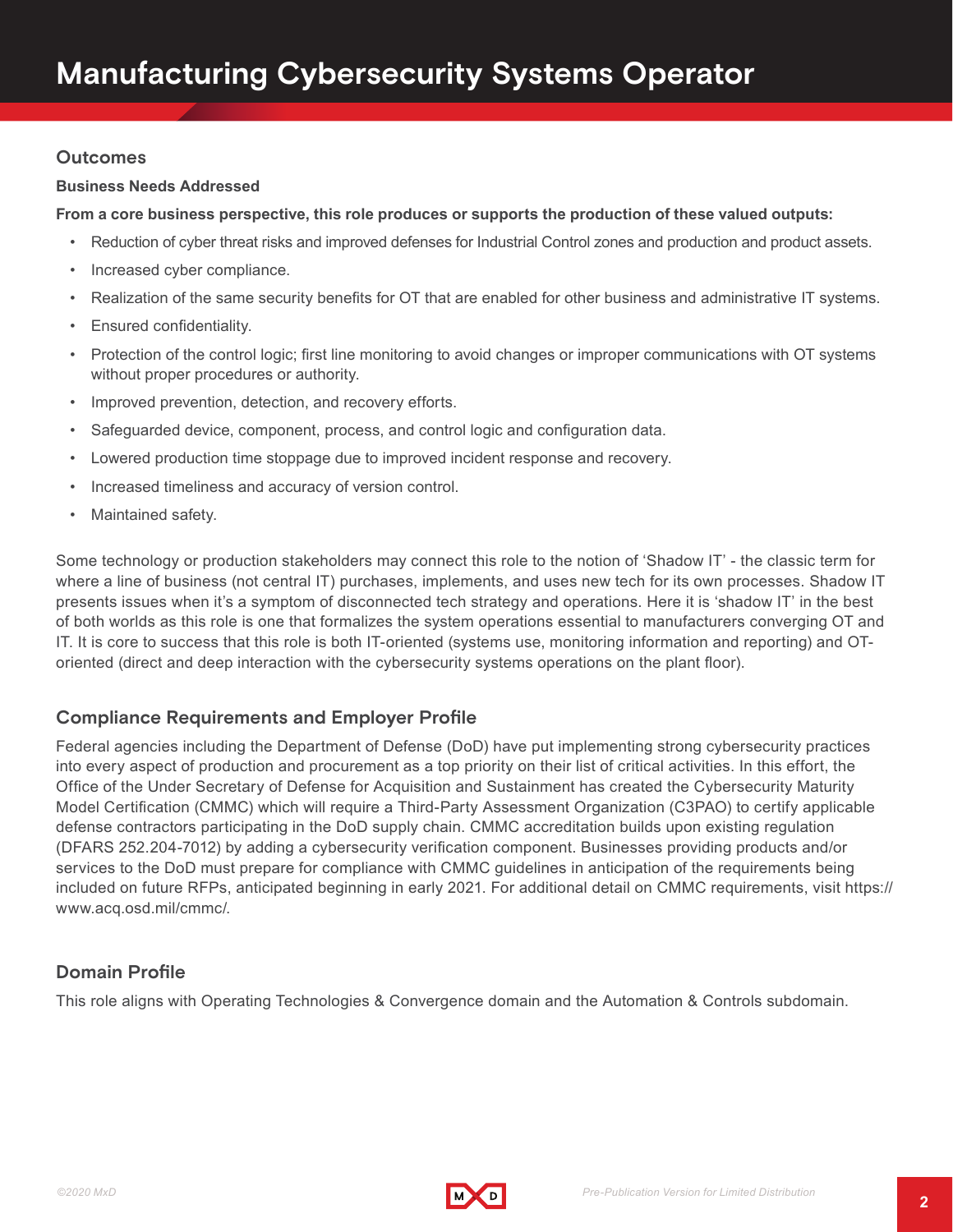## **Business Case Contribution**

The true value of this role is in the routine completion of convergence and shared cyber solutions practices most closely associated with plant and physical production and processing equipment. These operators will make their everyday work the integrated security operations and systems use. This role helps ensure accurate information is delivered to people, machines, switches, sensors and devices at the right time and in the best format; and helps to minimize complexity and lower the operating costs of siloed IT and OT.

#### **From a talent perspective, this role provides human capital value in meeting workforce objectives such as:**

- Providing an opportunity to place IT candidates/professionals in the core business and production environment of manufacturing.
- Offering an opportunity to diversify the cyber workforce with candidates from varied incoming experiences.
- Serving as an example of modern manufacturing and factory of the future opportunities and messaging.
- Lowering academic degree requirement enhances community and technical college connections with manufacturing employers for a steadier influx of new workers with new skills.
	- Note: This role may be a suitable consideration for an Industry-Recognized Apprenticeship Program (IRAP), designed to enhance the workforce in rapidly-expanding sectors of the economy, such as cybersecurity, by providing individuals with opportunities to obtain relevant workplace knowledge and progressively advanced skills.
- Creating a potential career pathway opportunity through reskilling for military veterans and professionals with IT and cybersecurity training and experience, as well as relevant security clearances, into the manufacturing workforce.
- Serving as an excellent feeder role into other areas of cybersecurity, based on its generalist exposure to, informational technologies, operational technologies and the convergence between them for improved cybersecurity performance,

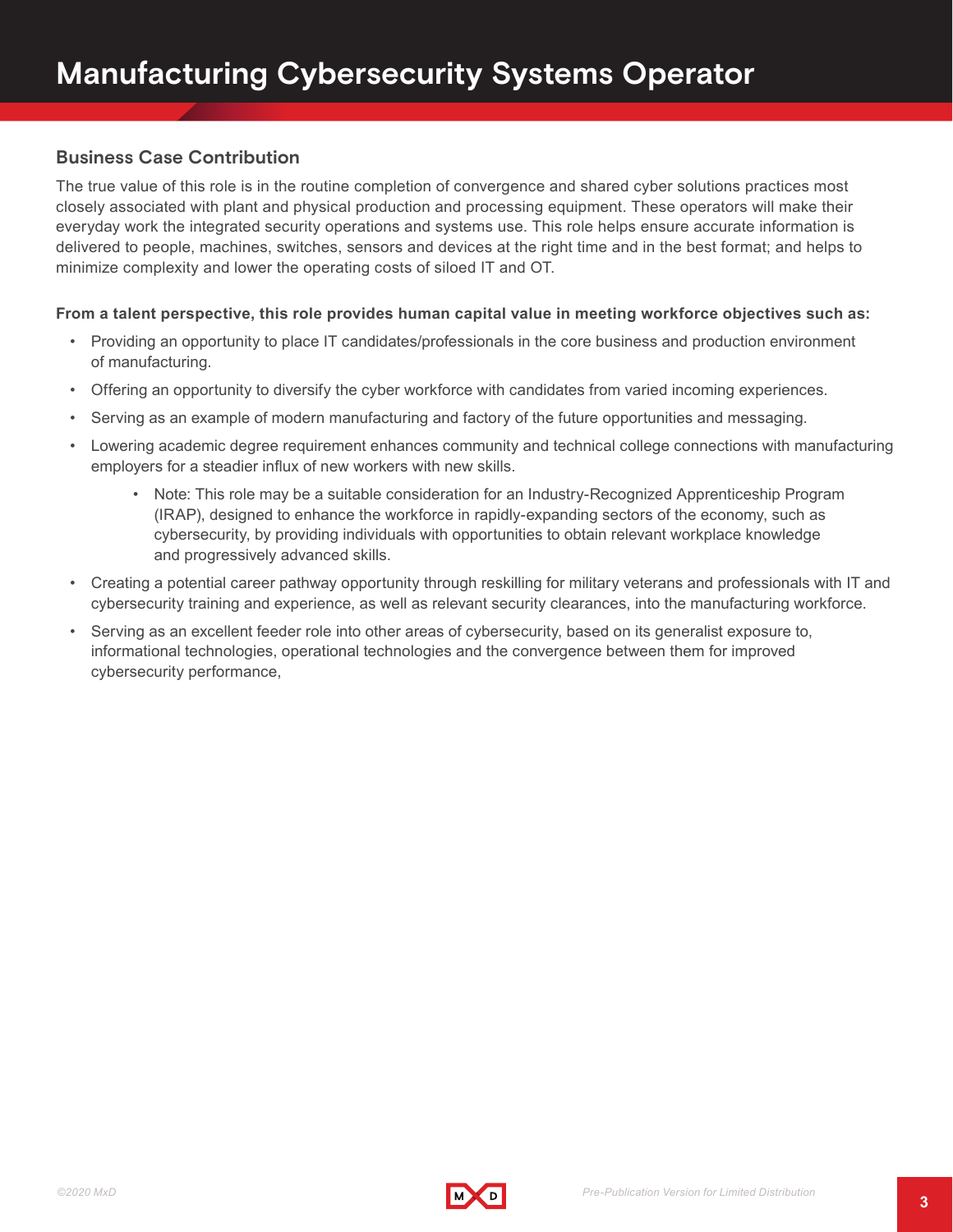# **Section 2:** *Key Responsibilities*

## **Activities**

### **Summary Activities:**

This role contributes to the achievement and maintenance of confidentiality, integrity, and availability of production/ processing controls and communications that guard physical, financial, human, and customer assets. A Manufacturing Cybersecurity Systems Operator routinely:

- 1. Performs security systems operations tasks on the plant/factory floor as this role's primary day-to-day work environment and also works at SOC or ICS command center systems monitoring stations and/or a remote operations console.
- 2. Interprets and translates system operations requests into operational duties and tasks.
- 3. Operates and maintains diverse facility and process specific systems and platforms working between hardware controllers, sensors, and related communication protocols connecting to business and enterprise software across internal and external networks.
- 4. Interacts with many other OT roles and IT roles as convergence efforts and solutions increase; supports plant engineering, quality, production management and other key manufacturing functions.

Additional detailed tasks aligned to the NIST Cybersecurity Framework stages include:

#### **Identify**

- 1. Applies and improves asset inventory tracking and knowledge of the asset/device/equipment/system layout
- 2. Assists with creating and managing any exceptions to cyber security standards or system usage/configurations as required.
- 3. Ensures all work fits within the broad cyber systems architecture while meeting local facility operational functions and goals.
- 4. Understands that any local variances would impact the ability to scale the system or extend it to other facilities.

#### **Protect**

- 1. Understands, applies, and improves assessments of vulnerability and risks; updates the risk profile from networks and or IT devices to the controls level.
- 2. Maintains, tunes, and upgrades related systems and software.
- 3. Monitors preventative controls in place to enforce communication patterns; observes data on the industrial processes and protocols to ensure and enforce authorized communication between devices and/or networks
- 4. Assists in establishing and defending ICS security zones with appropriate countermeasures.
- 5. Supports and implements coordinated efforts with supply chain on remote access, data sharing and security process calibration.

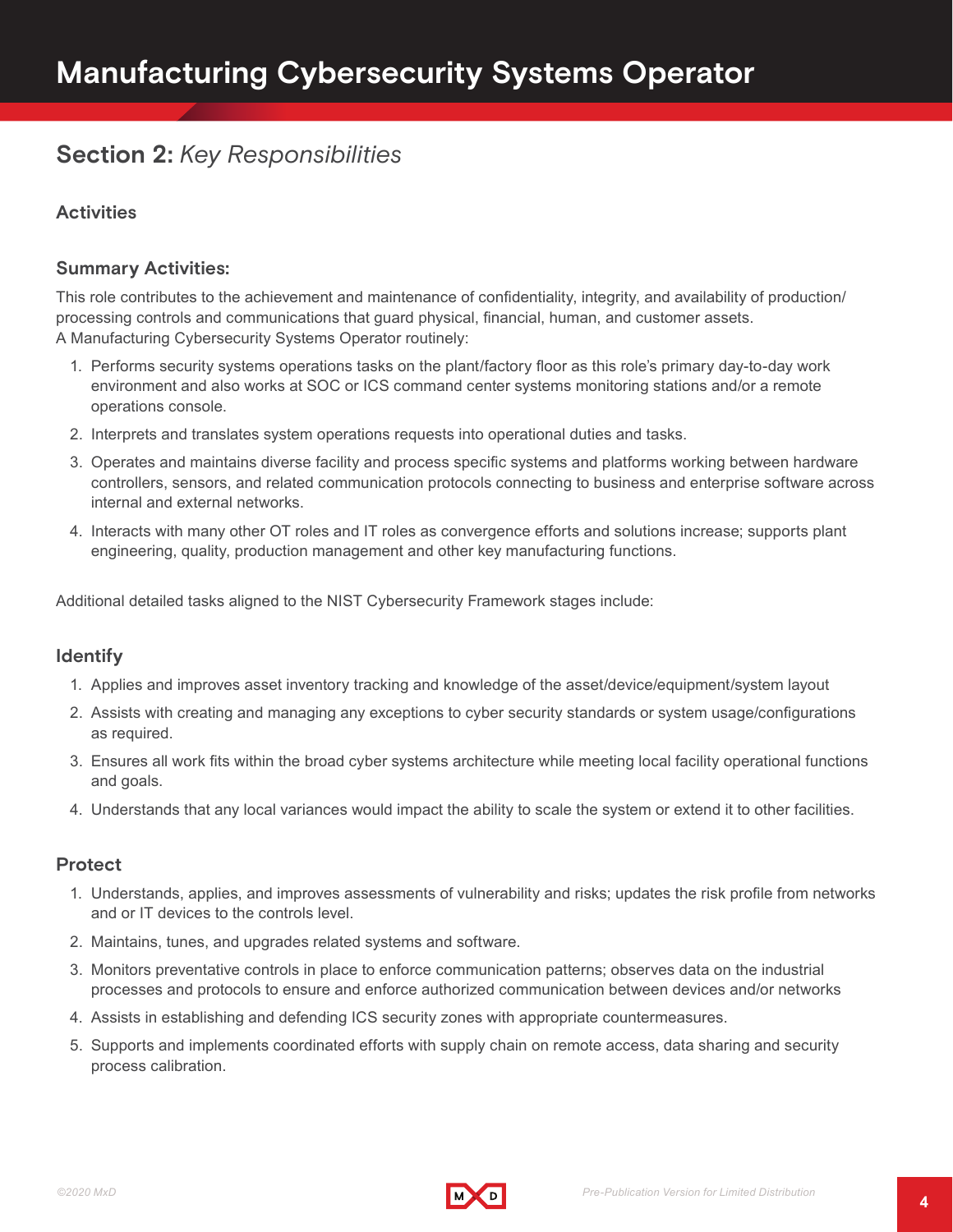- 6. Supports the enforcement of expected communication patterns or data flows with network segmentation.
- 7. Supports acceptable changes to varied devices such as controllers, HMI's, RTU's, engineering workstations, operator workstations, routers, switches, databases, and firewalls.
- 8. Uses or maintains older and/or proprietary software with heightened awareness of existing and previous changes, workarounds, or undocumented patches.
- 9. Schedules and completes maintenance and patch activities in a way that minimizes production impacts.
- 10. Monitors data transfer performance between automation, production, and administrative systems with business systems (MES, ERP, etc.).
- 11. Maintains system reference information and documentation.
- 12. Maintain system logs and other reports and records.

#### **Detect**

- 1. Applies a standardized set of security product and system requirements and produces metrics to report performance against those requirements.
- 2. Detects security risks, responds to product security incidents and works with customers, plant engineers, and other related functions regarding security issues.
- 3. Monitors system operations and reacts to events in response to triggers and/or observations of trends or unusual activity.
- 4. Monitors device data flows, what is expected and what is abnormal.
- 5. Monitors and address real time variances and alarms.

#### **Respond**

- 1. Responds to alarms and complete initial analysis, response, and notification; coordinate and escalate as needed and per cyber and plant management guidelines.
- 2. Reviews and processes appropriate incident tickets.

#### **Recover**

- 1. Contributes to roadmaps for cybersecurity actions and improvements.
- 2. Assists with security code reviews.
- 3. Assists and supports Engineering, ICS, IT, IS, ESH, etc. and fuller life cycle activities related to planning, improvements, and communications of recovery activities.

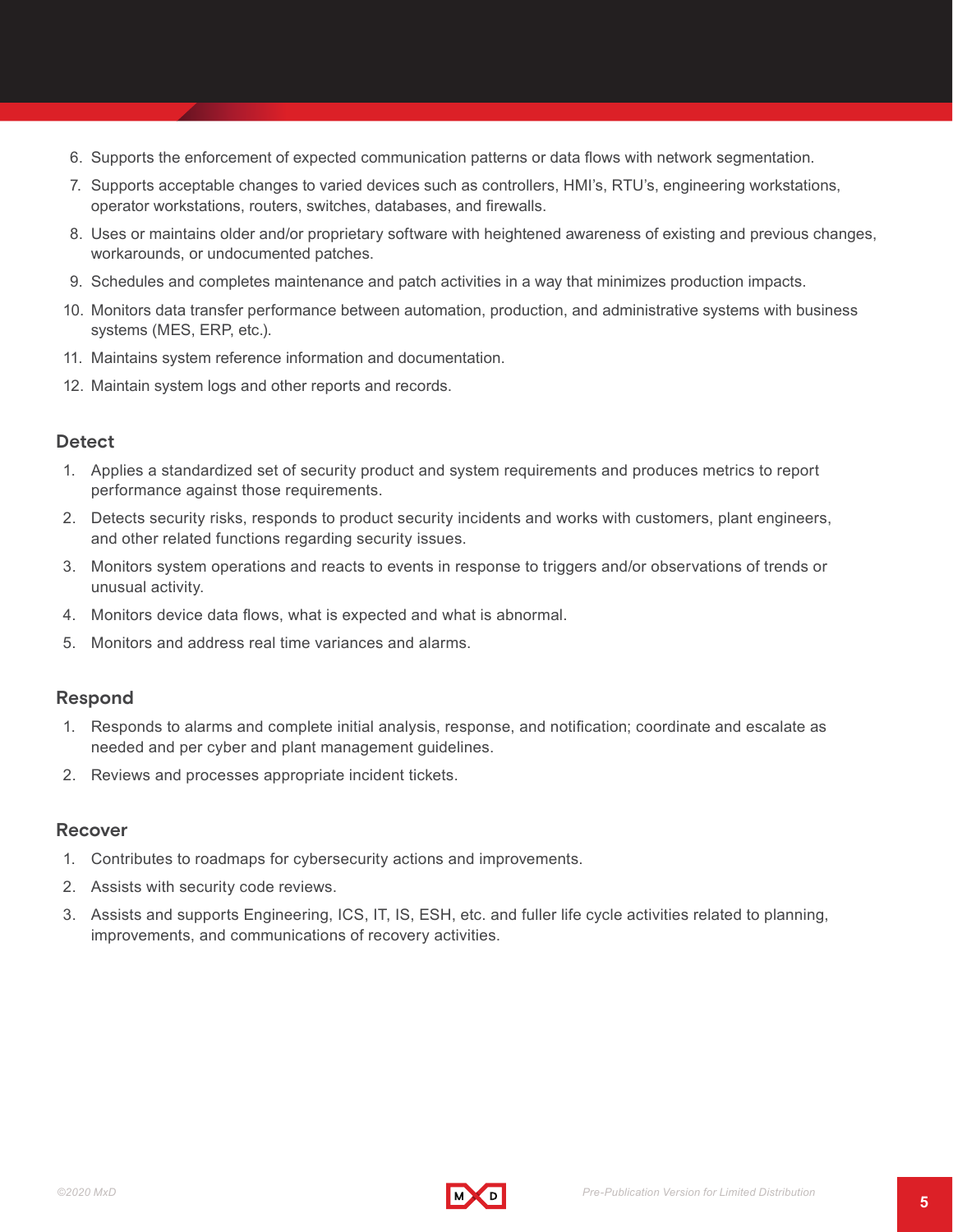# **Section 3:** *Competencies*

### **Representative Capabilities**

This role is often a generalist role, encompassing a range of tasks, responsibilities, and competencies of a cybersecurity systems operator. As a transitional role requiring 2 years or less of additional training in related IT/OT and cyber areas, this is an excellent entry point into cybersecurity for individuals who may not possess a four-year degree but have sufficient and appropriate experience, training, and/or education to begin an operator progression.

(See also the Experience and Education Section 4 and the connections to progression levels of the Cybersecurity Operator Role (Level I, II, and III).

#### **At a minimum, this role at entry levels requires:**

- 1. Fundamental knowledge of production and processing activities and industrial controls and communications.
- 2. Foundational knowledge of cybersecurity principles, processes, and practices.
- 3. Familiarity with related cybersecurity regulations, compliance and standards (industry, company, supplier, customers).
- 4. Increasing hands-on experience with applicable systems and interfaces.

#### **The role also requires increasing levels of knowledge and skill in the application of these competencies:**

| Systems and Equipment Monitoring,<br>Troubleshooting and Reporting | <b>Cyber-Physical Asset Management</b>                            |
|--------------------------------------------------------------------|-------------------------------------------------------------------|
| Routine Systems Testing and Maintenance                            | <b>Industrial Controls Security</b>                               |
| Facility and Process Security and Operations                       | <b>Supply Network Cyber Compliance</b>                            |
| <b>Network Security and Operations</b>                             | Knowledge Management and Analysis                                 |
| <b>Wireless Network Testing</b>                                    | Incident Handling & Analysis                                      |
| Intrusion Detection and Prevention                                 | Regulatory Compliance & Audit                                     |
| <b>Automation and Controls</b>                                     | Basic programming proficiency of PLCs,<br>HMIs, and SCADA systems |

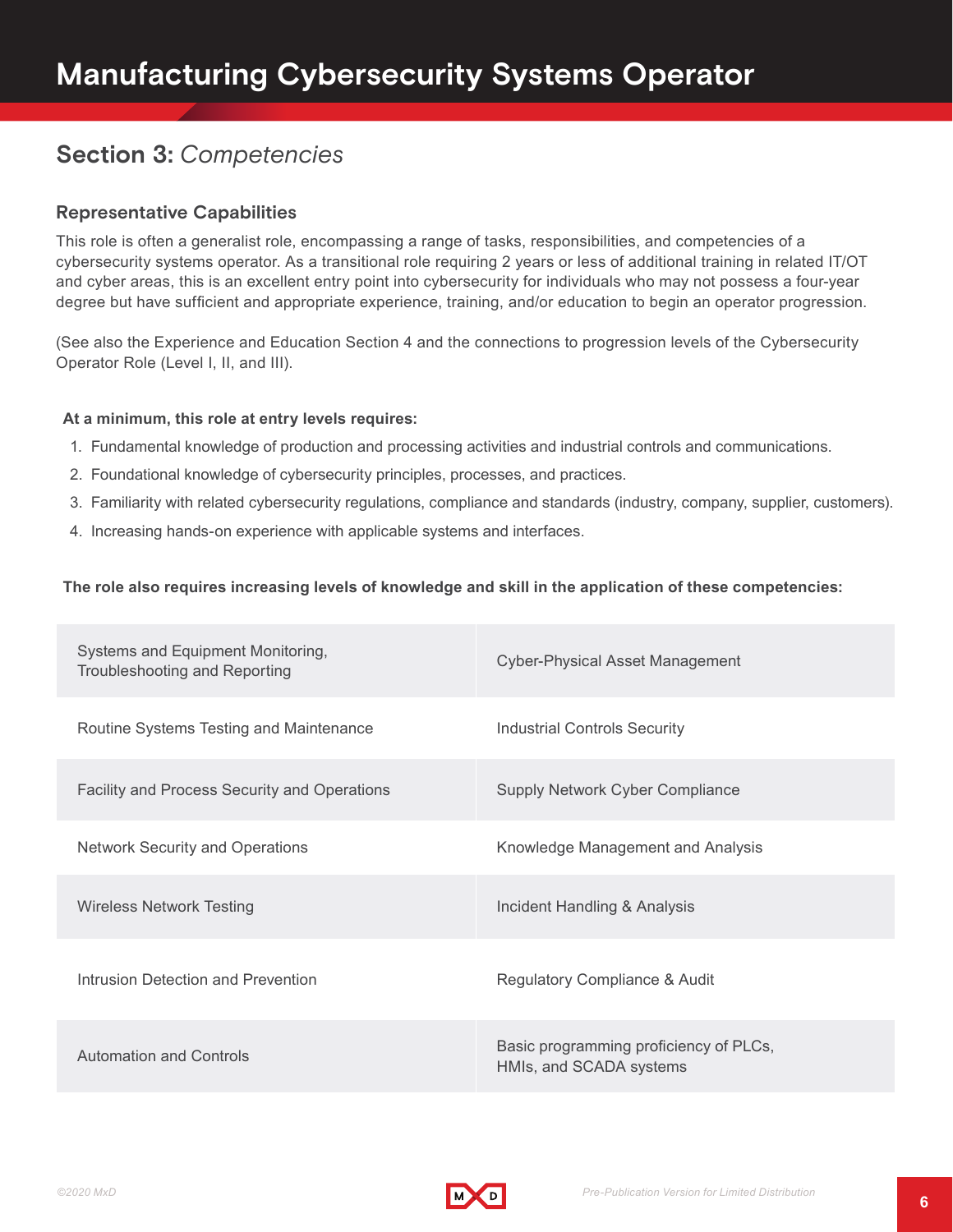### **Other general, business and personal competencies include:**

- 1. Drive and eagerness to learn with a strong interest in expanding personal cybersecurity skillsets.
- 2. Increasing knowledge of plant production/processing information, automation and controls environments, and impacts of related physical and digital security concerns.
- 3. Appropriate and necessary human and environmental safety knowledge and training for particular plant/operational environments.
- 4. Customer experience mindset for representing both IT and OT concerns; curiosity and ability to bridge production and security concerns and opportunities.
- 5. Increasing capability in clearly communicating related technical issues and operations in business language to various stakeholders, and vice versa.
- 6. Ability to work independently and collaboratively.
- 7. Strong verbal communication skills.
- 8. Attention to detail and troubleshooting.

# **Section 4:** *Experience And Education*

The Cybersecurity Systems Operator role is structured as a skilled technical worker role also referred to as a "new-collar job," or "middle-skill job." It requires certain technical skills, knowledge and experience but does not necessarily require a four-year college degree (or an extensive cyber or industrial work history) to enter. Over time and with expansion, the role can work into both higher-level operator roles and other professional roles, some of which will require a four-year degree. At the onset of entering the Operator progression, apprenticeships and other high-simulation education and development experiences will be essential to early success for this role due to its overall high degree of applied, hands on responsibilities.

Depending on the cybersecurity and plant automation profile of the IT/OT environment where the role would be employed, multiple position levels of the operator role exist for advancement. This overall profile is directed initially at the Operator I level as a transition role for production or industrial controls workers interested in more technical careers or other new(er) to cyber work candidates with diverse backgrounds supplemented with appropriate education and/or certification.

Most duties, outputs, and value in the profile would also hold for an Operator II and III level. Increasing independent responsibility and broadened proficiency in areas of security operations and team coaching and/or customer responsibility, support to other IT, OT and plant operations or network security could come with progression. As a result, the education and experience needs will vary for the Level I, II and III Cybersecurity Systems Operator role.

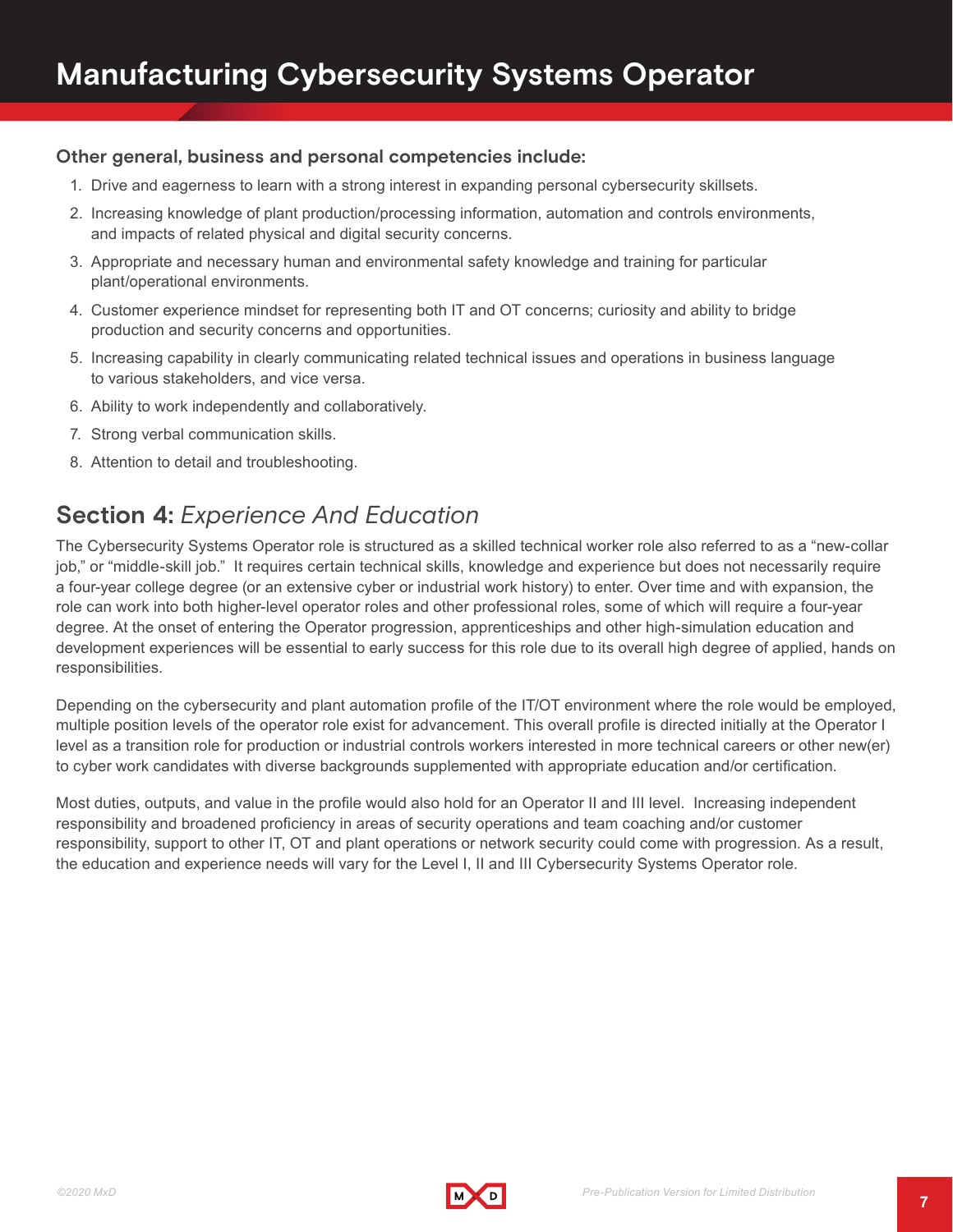# **Section 4:** *Experience And Education*

# **Education**

### **Level I:**

Entry-level to Intermediate-level education and or demonstrated training or work experience program completion:

- Minimum high school diploma or GED required.
- Completion of Cyber Systems Operations Initial Skills course, background investigation and Basic Military Training if military transitioning to civilian roles.
- Cybersecurity Operations Apprenticeship or equivalent hands on experience and development.

#### **Level II:**

Intermediate-level community college or equivalent education and or demonstrated training or work experience program completion.

As above with Associates Degree and hands on experience and development required;

Bachelor's degree preferred (Cybersecurity, Manufacturing Automation Engineering, Computer or Information Science, Computer Engineering, or a related technical field).

#### **Level III:**

Continuing education and/or demonstrated training or work experience program completion.

As above, with Bachelor's degree highly preferred and often required, continuing hands-on experience. (Cybersecurity, Manufacturing Automation Engineering, Computer or Information Science, Computer Engineering, or a related technical field).

# **Certifications**

These are representative certifications that may be desirable or required for particular employers. Some certifications are vendor-specific, and some are vendor-neutral; some may have specific experience requirements and others do not require specific experience requirements. All of them with as much hands-on or applied practice will be important.

|                                                                              | Level<br>I | Level<br>$\mathbf{H}$ | Level<br>III |
|------------------------------------------------------------------------------|------------|-----------------------|--------------|
| Micro-credentials in related areas<br>(see competencies for topic areas)     |            |                       |              |
| Formal Certifications such as:                                               |            |                       |              |
| <b>CISSP</b>                                                                 |            |                       |              |
| <b>CISM</b>                                                                  |            |                       |              |
| CCT, CCNA                                                                    |            |                       |              |
| <b>CSSP</b>                                                                  |            |                       |              |
| <b>CCSK</b>                                                                  |            |                       |              |
| <b>SSCP</b>                                                                  |            |                       |              |
| CompTIA Sec+, NW+                                                            |            |                       |              |
| CCA, CCST or related general<br>industrial controls certifications           |            |                       |              |
| GICSP, GRID, GCIP or other<br>Industrial controls security<br>certifications |            |                       |              |